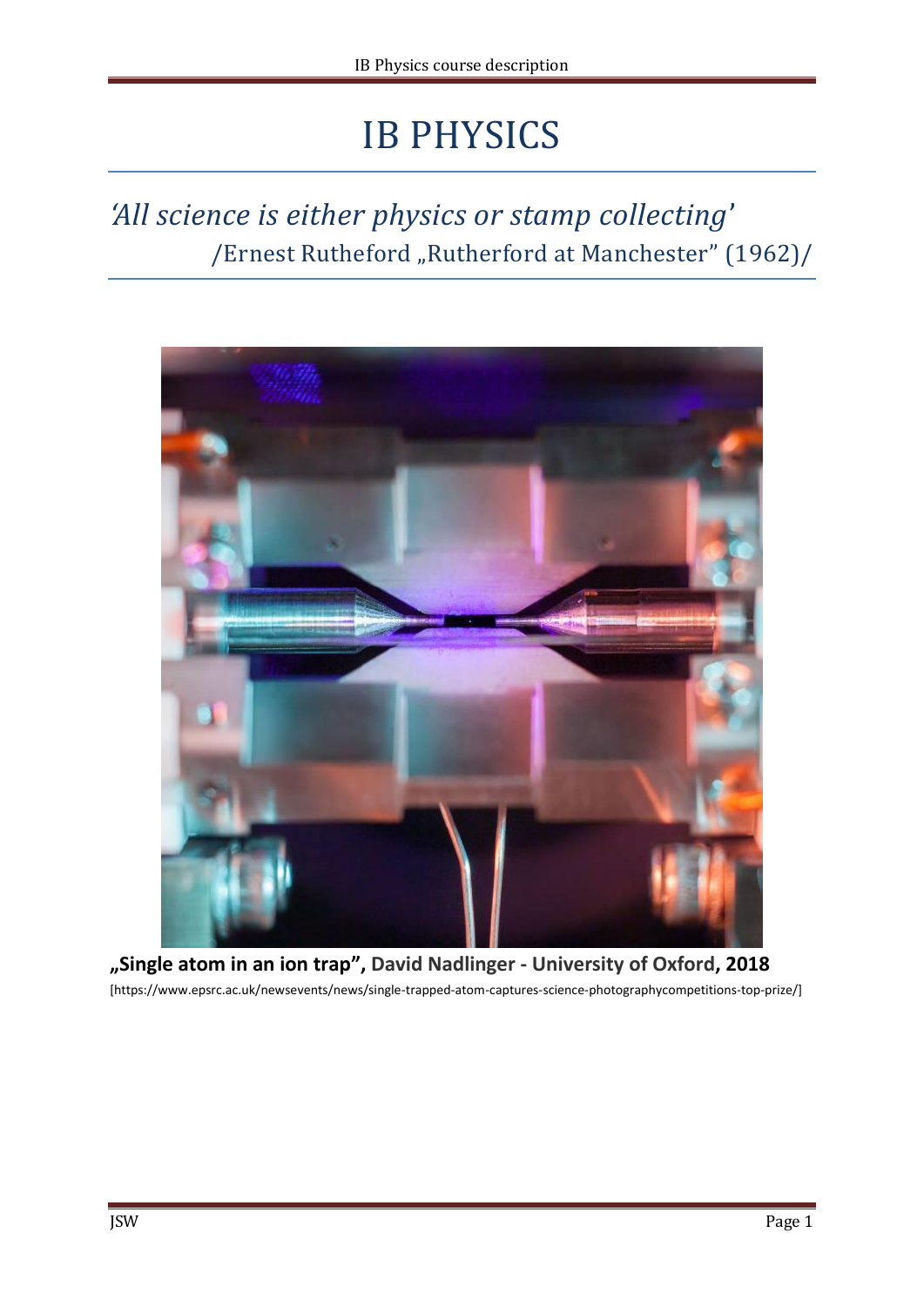# **Table of Contents**

<span id="page-1-0"></span>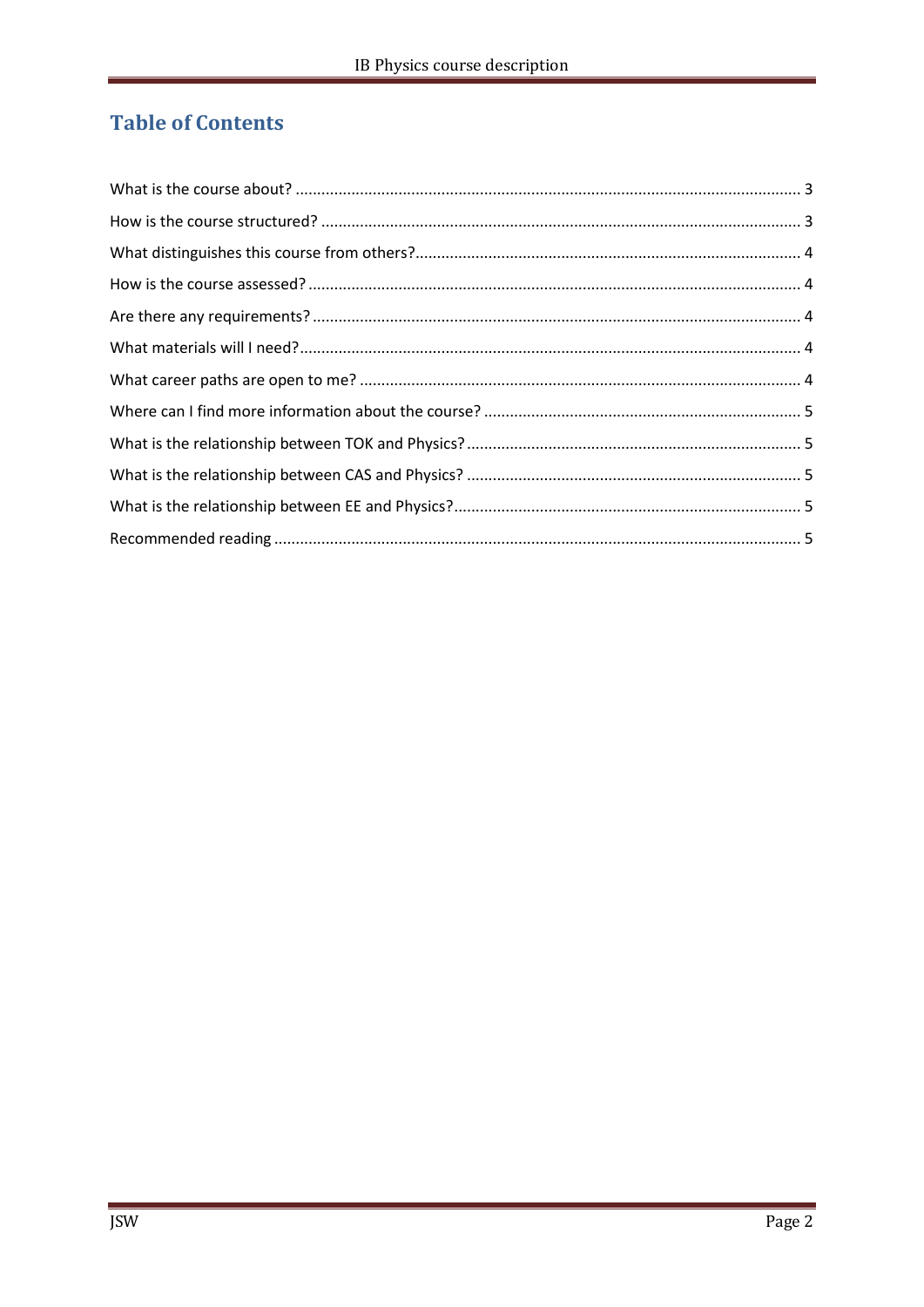# **What is the course about?**

"Give me a point of support and I will move the earth!" said Archimedes after his invention of the lever. These words perfectly reflect the spirit of physics: a science that gives a point of support to understand the world ...becaue physics is everywhere and spin this world around!

Physics is a science connected with many other natural sciences such as: physical chemistry, astrophysics, geophysics and biophysics. And yet different than all ....

The IB Physcis course at BISC is primarily designed to give students a more nuanced understanding of structure of the matter and the laws which rules this matter. Both SL and HL students study the core od physics to their Paper 1 and Paper 2 exam:

- Measurements
- Kinematics (basics of motion, laws of newton's dynamics, circular motion)
- Thermal physics (the concept of ideal gas, change in the state of matter, rules of thermodynamics)
- Gravity field (power of attraction)
- Waves and simple harmonic motion (because everything is a wave if we look closely)
- Electricity and magnetism (or "let there be light!" from a scientific point of view)
- Nuclear physics (how the world is built, which is its smallest indivisible part, nuclear interactions and their impact on human life and health,)
- Different sources of energy (renewable and non-renewable)

Students can also choose an optional module from one of the following:

- Relativity
- Engineering physics
- Imaging
- Astrophysics

# <span id="page-2-0"></span>**How is the course structured?**

In the first term of the first year, both SL and HL students will explore the basics concepts of Physics (measurements, kinematics, thermal physics, electricity and magnetism). The second term is focused on simple harmonic motion (SHM) and waves. During the discovering each sections of physics, students perform both open-questions tasks (covered by Paper 1) and so called open questions (covered by Paper 2). Each section is followed by a repetition of the material for its fixation.

The 2nd term of the first year is also the beginning of planning the Internal Assesement (IA), which should take into account the individual needs and interests of students).

In the second year, both SL and HL students will know about nucelar physics in details. HL students also study the third and final module for Paper 3 (we are doing our best to choose the option before the end of the first year). After that the mock examinations are proceed. Remaining time will be spent on revision and study leave for the IB examination.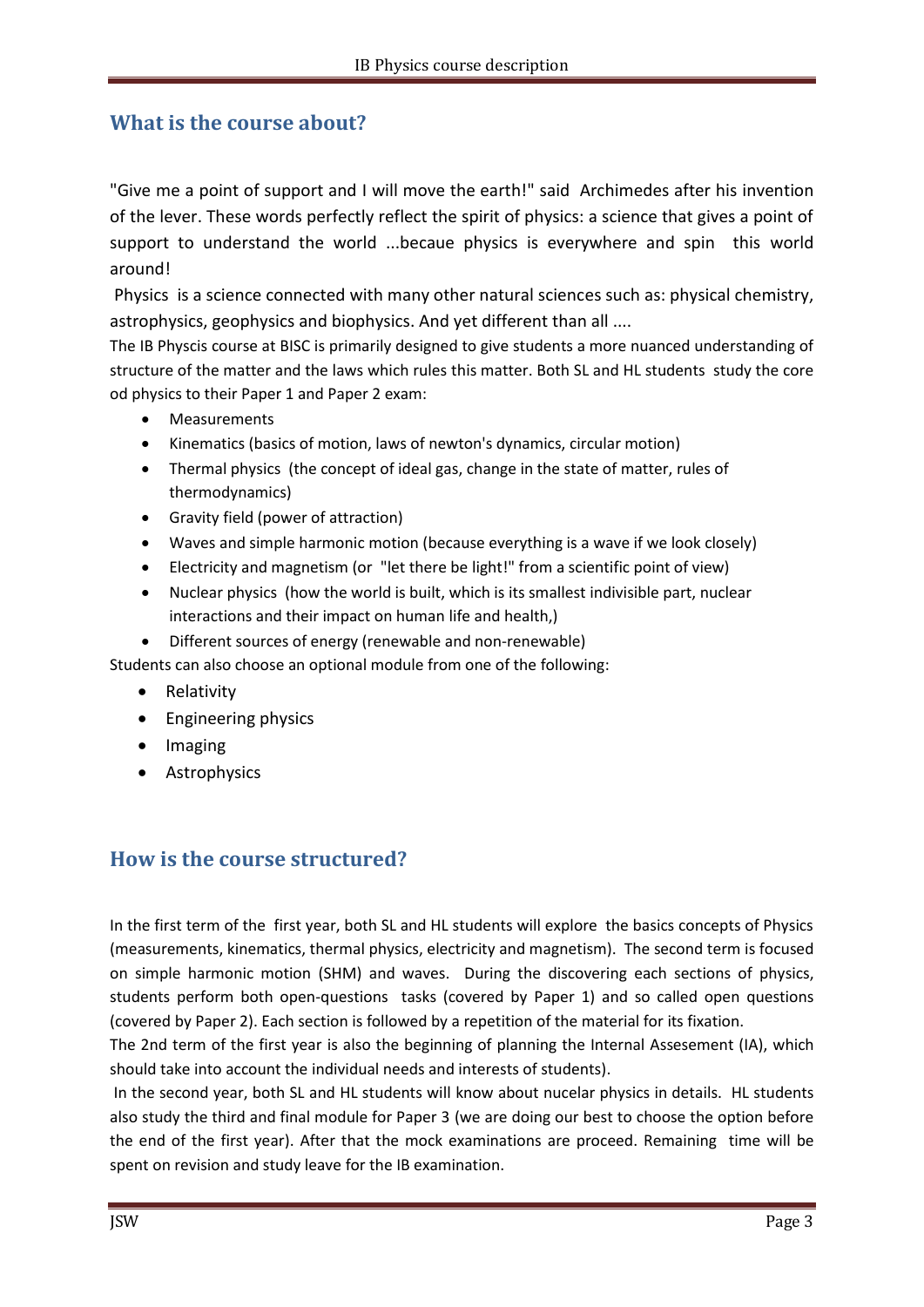# <span id="page-3-0"></span>**What distinguishes this course from others?**

What makes physics so unique in comparison to other sciences is experiments. Research shows that practical knowledge is absorbed much faster (and longer lasting!) than theory. To touch is to understand. Therefore, as part of the course, we strive to make the theory richly illustrated by experience.

For this purpose, we give aur laboratories in the hands of students. Under the watchful eye of a teacher and compliance with strict safety regulations we allow students not only to measure, weigh and set things in motion: we let them by themselves know the world around them and give the tools to know how this world to describe.

What distinguishes physics is the fact that in addition to the passing the knowledge and teaching how to coun, we also teach how to extract conclusions from the observations. Our main goal is to rekindle passion in students, and for two years during IB course fuel the flame in their scientifi hearts.

#### <span id="page-3-1"></span>**How is the course assessed?**

Each section will conclude with a test for that topic.

#### <span id="page-3-2"></span>**Are there any requirements?**

Physics is an exact science and as such requires analytical skills. A student joining the course should have the ability to think critically, but above all, the hunger for knowledge and the willingness to understand the world. The student should also understand that he has a hard and systematic job and a lot of learning, but also that the effort will pay off.

#### <span id="page-3-3"></span>**What materials will I need?**

Apart from the curiosity and a strong willingness to learn something more , you will not need any additional materials for the course. They will be provided by the Teacher.

#### <span id="page-3-4"></span>**What career paths are open to me?**

Physics next to mathematics is a basic engineering science, and knowing its secrets opens up a huge potential in careet planning: in construction, architecture, atronomy, aeronautics, banking, computer science or machine building (to name a few). Physics underlies almost all engineering professions.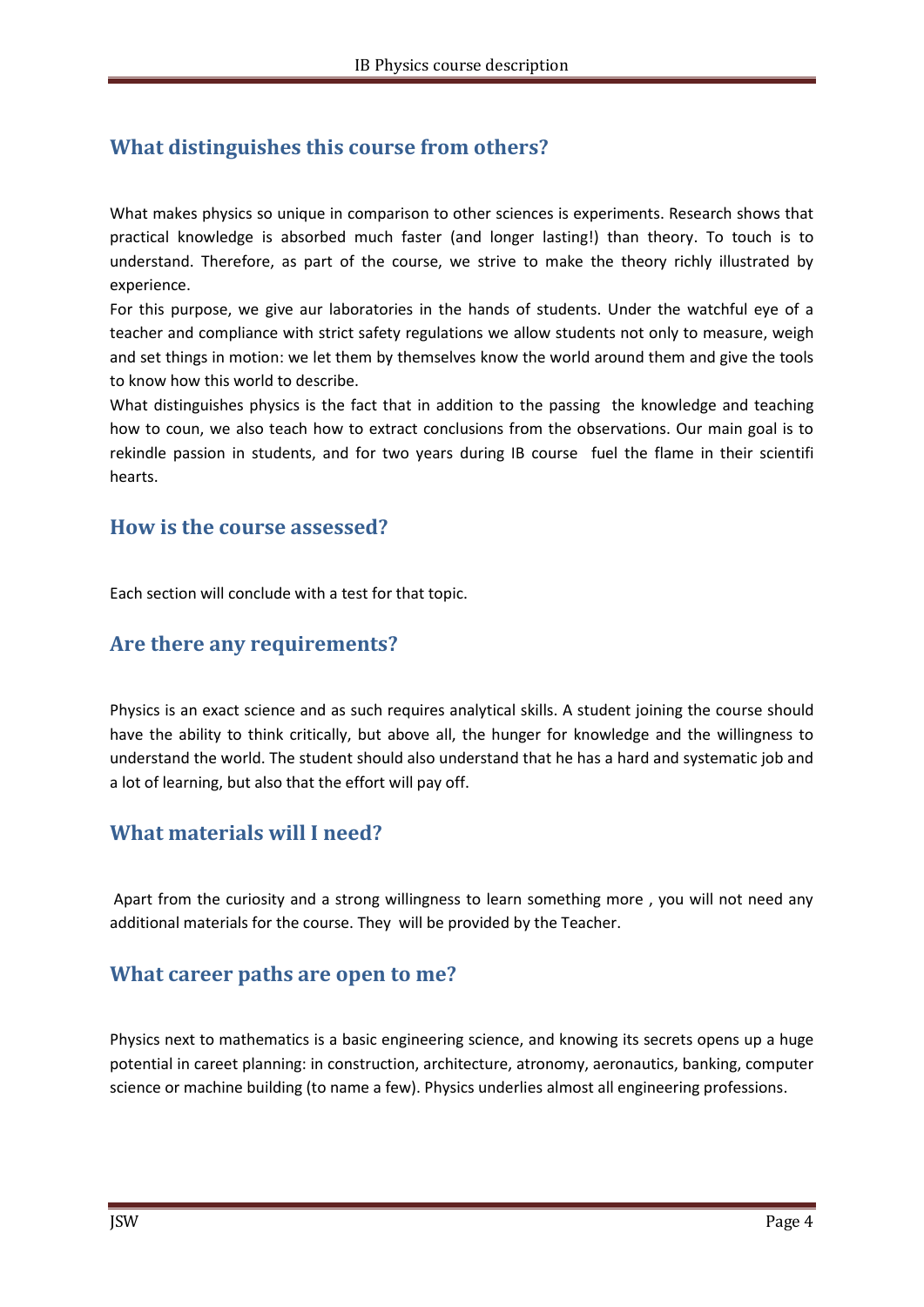# <span id="page-4-0"></span>**Where can I find more information about the course?**

Please download the Physics subject guide for more information. Please also feel free to email the Physics Teacher at [jsw@agh.edu.pl](mailto:jsw@agh.edu.pl)

# <span id="page-4-1"></span>**What is the relationship between TOK and Physics?**

Surely, the relationship between TOK and physics is not as obvious as in the case of social sciences. It turns out, however, that this relationship is very strong. The physics course helps to put up many interesting and sometimes controversial questions, such as the responsibility of scientists for the created world. An example may be the sentence given by R. Oppenheimer regarded as the "father of nuclear bomb", just after the first trial explosion: "Now I am Death, the destroyer of the worlds". Does the war and the will to defeat the enemy, justify everything in science? During the second year of the physics course, we discuss the breakown in Chernobyl and the catastrophy in Fukushima. This allows students to reflect on the safety of nuclear energy. Already in the first year, when we get to know the revolutionary discoveries of various scientists ( their points of view and inventions that changed the world and way of thinking), students can deliberate about what is the role of the scientist in the modern world as the one that changes reality. All these considerations can be closed in one short but fundamental question: are we allowed to set the limits for science? Searching for answer for that question is what binds TOK and physics.

# <span id="page-4-2"></span>**What is the relationship between CAS and Physics?**

The relationship between CAS and physics is easy to find in areas in which physics shows its social aspect. The most obvious example seems to be the nuclear energy and the aspects of nuclear safety and the storage of radioactive waste.

During the physics lessons students are encouraged to express their own opinions, in this topic, for example by participating in a class discussion on renewable and non-renewable energy sources. Students have a chance to think about how they would solve these problems (creativity), suggest some changes (activity) and try to put them into practice (service).

# <span id="page-4-3"></span>**What is the relationship between EE and Physics?**

Physics is simply created to develop it as part of extedn essay. As a science based on experience, inference and independent thinking, further unlimited possibilities in describing and developing the passion of students. Each student at some stage of learning knows which part of physics he is most interested in, and on the part of the teacher is strongly encouraged to broaden their individual interests. EE is the perfect opportunity for this.

# <span id="page-4-4"></span>**Recommended reading**